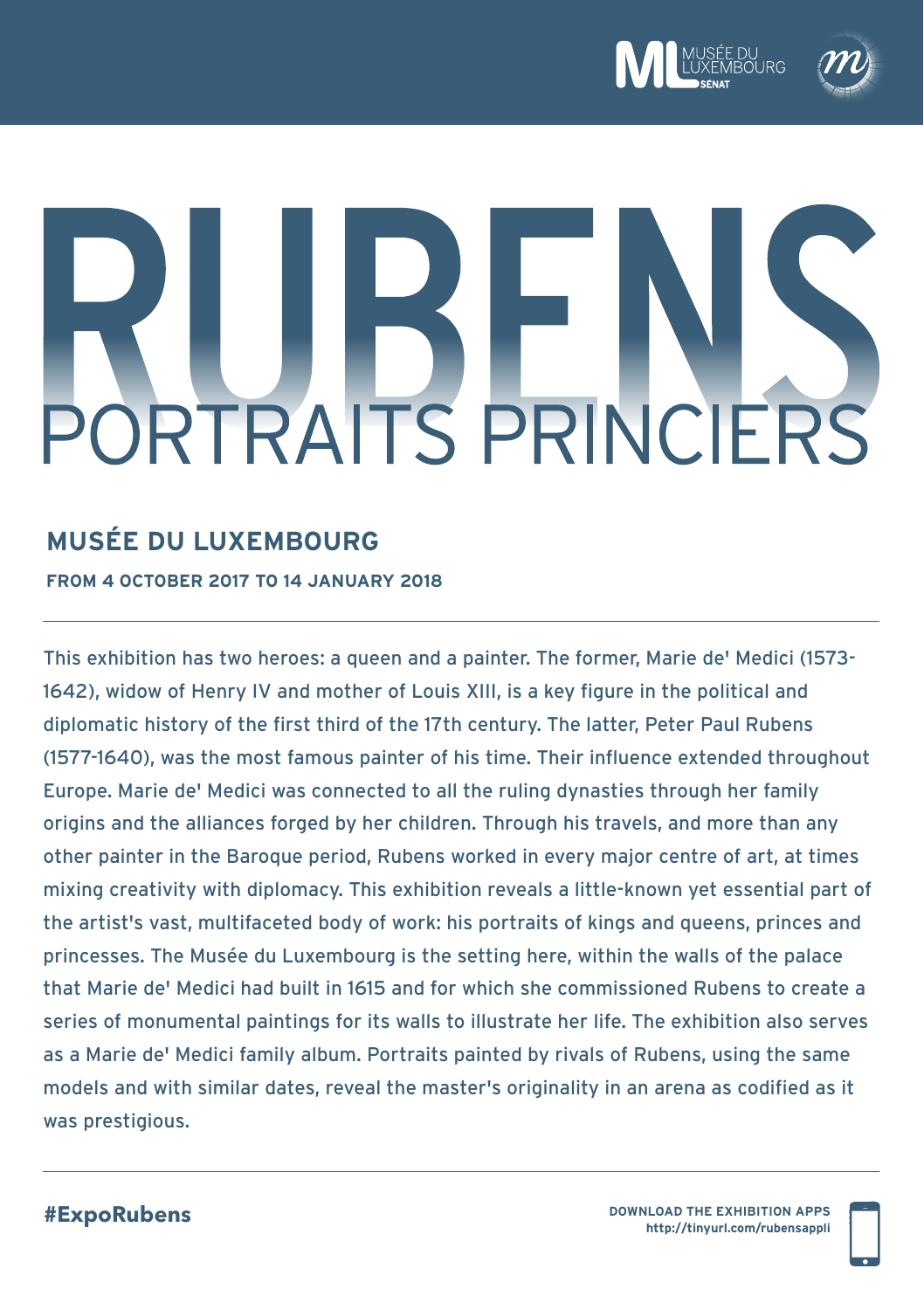# **1. A PAINTER AND HIS LEGENDS**

Today, Rubens' reputation is sometimes – and rather anachronistically – reduced to that of a painter of portly women and a kind of businessman who ultimately painted very little, instead delegating his vast production to his studio. Even his personal life was subject to speculation, with some in the 19th century believing that Marie de' Medici actually lived with him in Antwerp after her final exile from France in 1631. This is also an implicit recognition of the important role that Marie de' Medici played in his career and, in return, just how instrumental Rubens was in shaping her own image. Without him, would anyone remember this queen? In his royal portraits (some 50 paintings out of a total of around 1,500), Rubens used his studio to help him produce several replicas from his own prototype, which in turn would be created from drawings of the model and some small study paintings. Rubens also disseminated these prestigious portraits through high-quality engravings, which furthered his own reputation as much as that of his subjects.

# **2. THE ITALIAN EXPERIENCE**

Unlike his rivals, Rubens was not the son of a painter, but born into a wealthy family in Antwerp, where his father practised law. He received a humanist education and served for a time as squire to a Flemish noblewoman, both of which experiences helped teach him how to behave in a royal court. Like many of his contemporaries, upon arriving in Italy – where he stayed between 1600 and 1608 – he sought to perfect his training, and was very quickly employed by Vincenzo Gonzaga, Duke of Mantua, thus also becoming a court painter. As such, he produced paintings, and especially portraits, for his patron. More than just an

artist, he was part of the Mantuan escort that attended the marriage of Marie de' Medici in Florence, before being sent by the Duke in 1603 to deliver diplomatic gifts to the Spanish Court. In Rome, Genoa and Mantua, Rubens earnestly studied past and contemporary works. The principal influences on his official portraiture were Titian, whom he discovered mainly in Madrid, and the work of his friend Pourbus the Younger, also a Gonzaga Court painter. At that time in Italy, the Flemish had a reputation as excellent portraitists. But Rubens aspired to more, as an erudite painter with the ability to paint holy, mythological, allegorical and historic subjects above all.

# **3. RUBENS AND THE COURT OF BRUSSELS**

In late 1608, his mother's illness led Rubens to return to Antwerp. While there, he received an offer he could not refuse: the Flanders royals asked him to become their official painter. Both Hapsburgs, Archduke Albert (from the Austrian, and therefore imperial, line) and Archduchess Isabella Clara Eugenia (daughter of King Philip II of Spain) ruled the Southern Netherlands (now Belgium) – a Catholic territory controlled by the Kingdom of Spain – together from 1598, when the northern, Protestant provinces (now the Netherlands) established their independence. Rubens opted to live in Antwerp rather than Brussels, the seat of the Archdukes' Court. He was free to paint for clients of his choice, as long as he gave priority to the paintings requested by his royal patrons, especially their official images. Rubens was very close to the Archduchess who, upon being widowed in 1621 and adopting a nun's habit, employed him as a peacekeeping diplomat. On her death in 1633, the Cardinal-Infante Ferdinand, brother of King Philip IV of Spain, was appointed Governor of Flanders, and the following year Rubens oversaw the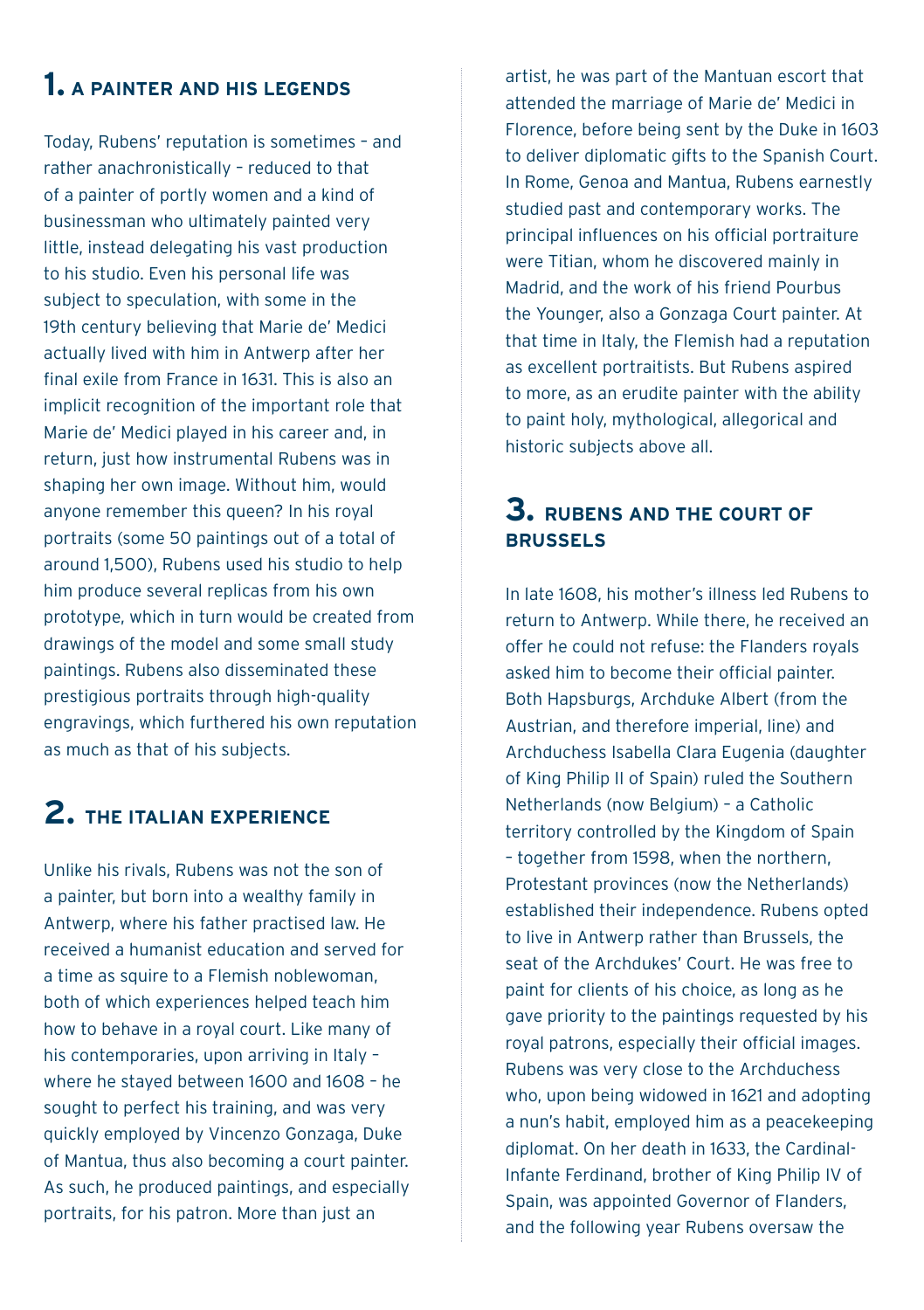temporary decoration of Antwerp for his "Triumphal Entry" into the city (17 April 1635). Temporary triumphal arches adorned the city, delivering political messages. The portraits of the Archduke and Archduchess, on loan from the Musées Royaux des Beaux-Arts in Belgium, were part of this decoration.

# **4. RUBENS AT THE SPANISH COURT**

In 1628, Archduchess Isabella Clara Eugenia sent Rubens to Madrid to inform King Philip IV of his diplomatic activities and paint the members of her family, the royal family. Philip IV also commissioned several paintings, including an equestrian portrait. Now destroyed, this royal image is known by Velázquez's painting, on loan from the Uffizi Gallery in Florence. Combining portraiture and storytelling, the composition depicts the royal in action, surrounded by allegorical figures. During his eight months in Madrid, Rubens was able to study the work of Titian, rediscovering it with the younger Velázquez, official painter to the King, whom he advised to travel to Italy.

# **5. DURENS IN PARIS**

In 1621, Rubens was asked to paint for the French Court. Marie de' Medici, who in 1615 negotiated the dual marriage of her older children, Louis XIII and Elisabeth, with Anne of Austria and her brother, the future Philip IV, commissioned two cycles from him for the galleries of the Palais du Luxembourg, to tell the story of her life and that of Henri IV, her deceased husband. So, in 1622, Rubens travelled to Paris to sign the contract and discuss various elements of the project. He used this opportunity to capture the features of the queen mother and the royal couple, Louis XIII and Anne of Austria. Throughout her reign and beyond, Marie de' Medici used

artists to shape a certain image of herself that legitimised her political position and erased the more unpleasant or controversial aspects of it. Rubens and his friend Pourbus, as well as Van Dyck, all excelled in this technique. The portraits exhibited here detail her physical and political evolution, from queen and regent to mother in conflict with her son, and finally exiled princess. Marie de' Medici fought to remain in power, from which she was ousted in 1630. In 1631, she left France for good to live in Antwerp, like Rubens, before spending her final years in Cologne.

# **6. THE GALLERY OF MARIE DE' MEDICI**

Grand-daughter of an emperor, daughter of the Grand Duke of Tuscany, sister of the Duchess of Mantua, wife of King Henri IV who was assassinated in 1610, Marie de' Medici was also the mother and mother-in-law of some of the most powerful royals of her time. Her son ruled France and her daughters married the kings of Spain, England and the Crown Duke of Savoy. At the time Rubens depicted her life in 24 paintings, the queen mother's public image was beset by contrast. She and her son had been through armed conflict, and her situation remained precarious. Commissioned in 1621 in an attempt to magnify the queen mother's image, the cycle decorated a gallery of the Palais du Luxembourg. It was opened in 1625 for the wedding of her daughter, Henrietta Maria, to King Charles I of England. Held at the Musée du Louvre and represented here by engravings from the early 18th century, the Galerie Médicis does not directly belong to the genre of royal portraiture; instead, it combines historic events with allegory, portraits with mythological figures. Another cycle was planned for Henry IV but, as Marie de' Medici was exiled, it was never finished.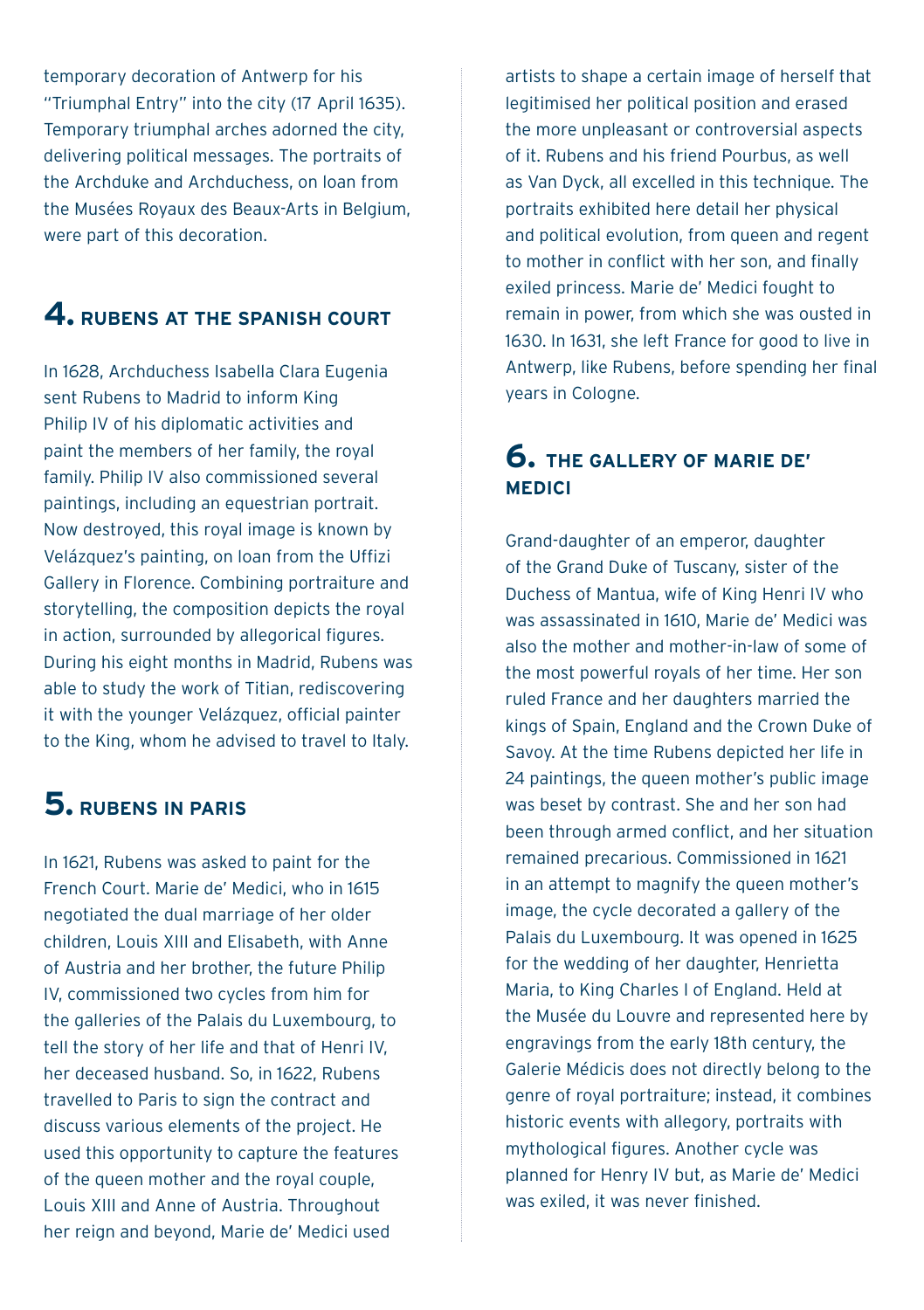# **7. PORTRAIT AND ALLEGORY**

Royal portraiture has several purposes. Its main function is to convey a prestigious, majestic image of the royal who, for these official images, is depicted with the costumes, attributes and symbols of power. Equestrian portraiture, in its ambition and format, takes this aspiration to its zenith.

These portraits also play more intimate roles: unveiling the features of a potential pretender to the throne or future spouse, keeping beloved figures close even when separated, or immortalising their memory.

Royal portraiture can also draw on the genres of history, mythology and allegory. The latter can help highlight the qualities of a subject and emphasise their moral values over their physical resemblance. The 17th century was marked by the "heroification" of certain princes and princesses, thereby witnessing the triumph of allegorical language in painting. Unlike the Hapsburgs, who retained an ancient and almost divine legitimacy, Henri IV and Marie de' Medici – among other royals during the Baroque period – used the artists of their time to legitimise their power.

# **8. PAINTER OF PRINCES, PRINCE OF PAINTERS**

When, in 1623, a courtier wished to give the Prince of Wales, and future Charles I of England, a painting by Rubens, he received a self-portrait. At the time, the image of this living artist was not considered beneath the appreciation of royals and their castles, but rather reflects the pride and reputation of Rubens, seen as one of Europe's greatest painters ever since. No other artist had such a broad clientele, with patrons and clients belonging to the elite of various European centres of art. Upon his death, an inventory

was taken in his grand Antwerp residence, now a museum. In addition to original paintings and his copies of Titian was a large number of the portraits of princes he had painted. Rubens lived his life surrounded by these royals, and his painting brought him wealth and fame. Thanks to his education and character, he became the chosen painter not just of a single court, but of the most important royals of his time. For a time, the erudite artist also presided over true diplomacy. A painter and gentleman, Rubens' mastery of portraiture and, to a certain extent, the close relationship he had with his subjects, allowed him to imbue his work with the codified elements inherent in the genre, thereby rendering the powerful, prestigious figures of his time yet more illustrious and alive.

# **Curators:**

Dominique Jacquot, Chief curator at the Musée des Beaux-Arts de Strasbourg. This exhibition has also benefited from the advice and support of Alexis Merle du Bourg, art historian and scientific advisor to the curator.

Exhibition design: Véronique Dollfus Graphics: Claire Boitel, Atelier JBL Lighting: Sarah Scouarnec Audiovisual: Sébastien Lerévérend, RMN-Grand Palais

This exhibition is organised by the Réunion des Musées nationaux – Grand Palais.

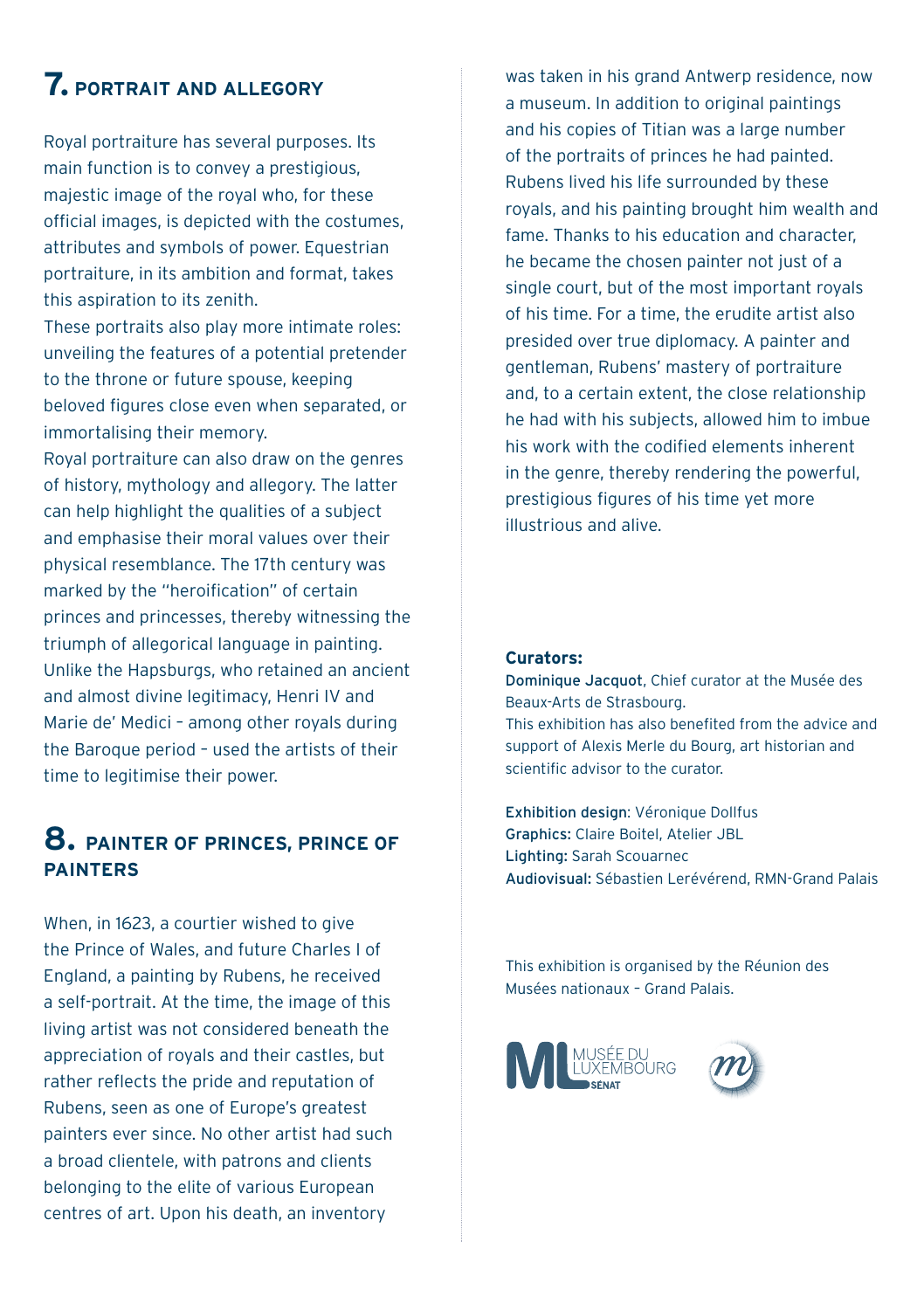SIMPLIFIED FAMILY TREE SIMPLIFIED FAMILY TREE

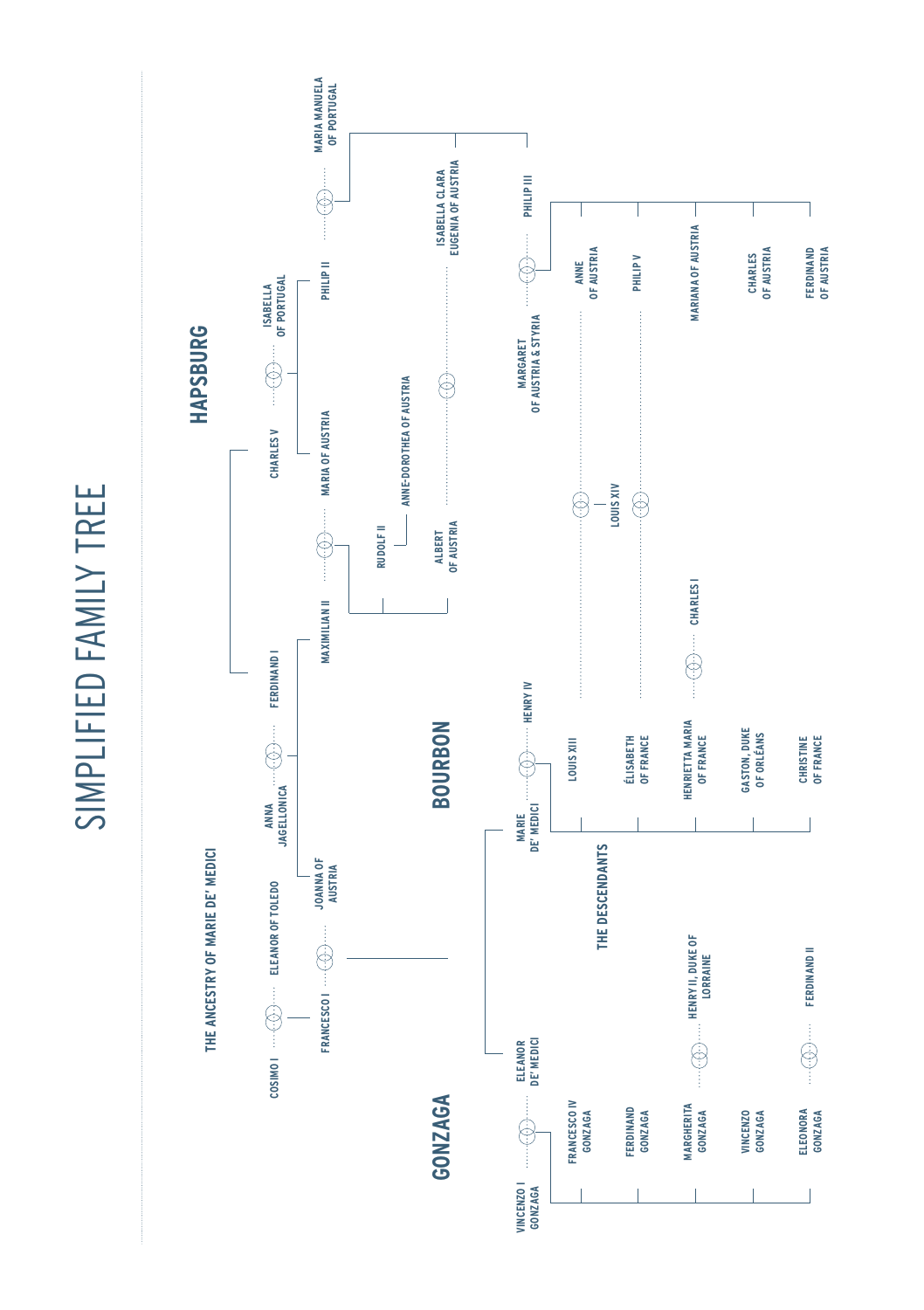# **AROUND THE EXHIBITION**

# **CULTURAL PROGRAMME**

# PUBLIC LECTURES, 6.30 PM

Lectures are free to attend. Registration required at museeduluxembourg.fr They are held at the Palais du Luxembourg, 26 Rue de Vaugirard.

# **PRESENTATION OF THE EXHIBITION**

### Tuesday 10 October

Presented by Dominique Jacquot, head curator at the Musée des Beaux-Arts in Strasbourg and curator of the exhibition, and Cécile Maisonneuve, scientific advisor at the Réunion des musées nationaux – Grand Palais. In the form of a discussion, the two speakers will explain how the royal portraits form an essential and prestigious corpus within Rubens' broader work.

# **RUBENS: PUBLIC PORTRAITS, PRIVATE PORTRAITS**

# Thursday 30 November

With Nadeije Laneyrie-Dagen, professor of art history at the Ecole Normale Supérieure. What place do royal portraits occupy in Rubens' work? What was their purpose, how were they disseminated and do they have the same aesthetic energy as the painter's more intimate portraits?

### **THE ROYAL COSTUME**

### Thursday 7 December

With Bénédicte Lecarpentier-Bertrand, doctor of modern history, Université Paris-Est, CRHEC. How is power expressed in a portrait? Costumes, jewellery, ruffs and armour – discover these symbols of power and their meaning.

# **RUBENS' MEDICI CYCLE: FROM THE PALAIS DU LUXEMBOURG TO THE MUSÉE DU LOUVRE**

# Thursday 14 December

With Julien Bastoen, teacher-researcher at the École Nationale Supérieure d'Architecture Paris-Belleville. Of the two cycles commissioned from Rubens by Marie de' Medici in 1622, only that devoted to the queen was exhibited at the Palais du Luxembourg, before being transported to the Palais du Louvre. Whether a godsend or a poisoned chalice, we look back at an artistic – and museographic – journey.

# SPECIAL EVENING EVENTS **NUIT BLANCHE (DUSK TO DAWN ART EVENT)**

# Saturday 7 October, from 7.30 pm, last entry at midnight, free entry, no booking required

An evening featuring four concerts based on the theme of power from the 17th century to today, performed by students of the Conservatoire Jean-Philippe Rameau in the Museum's reception area, at 8, 9, 10 and 11 pm respectively.

# **TOUR TO SONG**

# For ages 13 and over, Tuesday 24 October and Wednesday 22 November, 6.30 pm to 8 pm, performance at 7 pm

Grégoire Ichou, tenor and tour guide, will take you around the exhibition combining great history, descriptions of artworks and songs performed by Grégoire himself. Bookings required at museeduluxembourg.fr

### Wednesday 15 November, 7 pm to 9.30 pm

Whether a seasoned illustrator or a complete beginner, make the Musée du Luxembourg your studio. Booking required at museeduluxembourg.fr Free for those under 26 years.

### FILM SCREENINGS – LES 3 LUXEMBOURG

67, rue Monsieur Le Prince 75006 Paris. Practical information is available on the website: lestroisluxembourg.com

### **LA REINE MARGOT (QUEEN MARGOT), 1994, Patrice Chéreau** Thursday 19 October, 8 pm

A look back on the remarkable event of Saint-Barthélémy through the eyes of Patrice Chéreau, who recounts the diplomatic intrigue and alliances surrounding Catherine de' Medici, Henry IV and Charles IX, which endured up to Marie de' Medici and Louis XIII.

# **UNE PARTIE DE CAMPAGNE (A DAY IN THE COUNTRY), 1974, Raymond Depardon**

### Thursday 23 November, 9 pm

This film, long-censured despite being commissioned by ex-President Valéry Giscard d'Estaing, questions the use of image and art by the media and its possible contributions to power.

# **PUBLICATIONS**

EXHIBITION CATALOGUE, published by Réunion des musées nationaux – Grand Palais, 2017. 21.5 x 28 cm, paperback with dust iacket and no gatefold, 240 pages, 150 illustrations,  $\in$ 35

EXHIBITION ALBUM, published by Réunion des Musées Nationaux – Grand Palais, 2017. Written by Raphaël Masson. 21.5 x 28 cm, 48 pages, 45 illustrations, paperback,  $\in$ 10

"PRINTS" COLLECTION, **Rien que Rubens (Nothing but Rubens)**, by Philippe Forest, published by Réunion des musées nationaux – Grand Palais, 2017. 12.5 x 19 cm, 112 pages, bound, headband, bookmark, €14.90

# EXHIBITION FILM

**Peindre l'Europe (Painting Europe),** by Jacques Loeuille. Co-production ©2017 by Zadig productions and Réunion des musées nationaux – Grand Palais, with the participation of France Télévisions. Broadcast on France 5.

PARTNERSHIP WITH *QUELLE HISTOIRE*, publication of a children's booklet on the theme of Rubens and a free activity book for visitors to the exhibition.

# **SKETCHBOOK EVENING**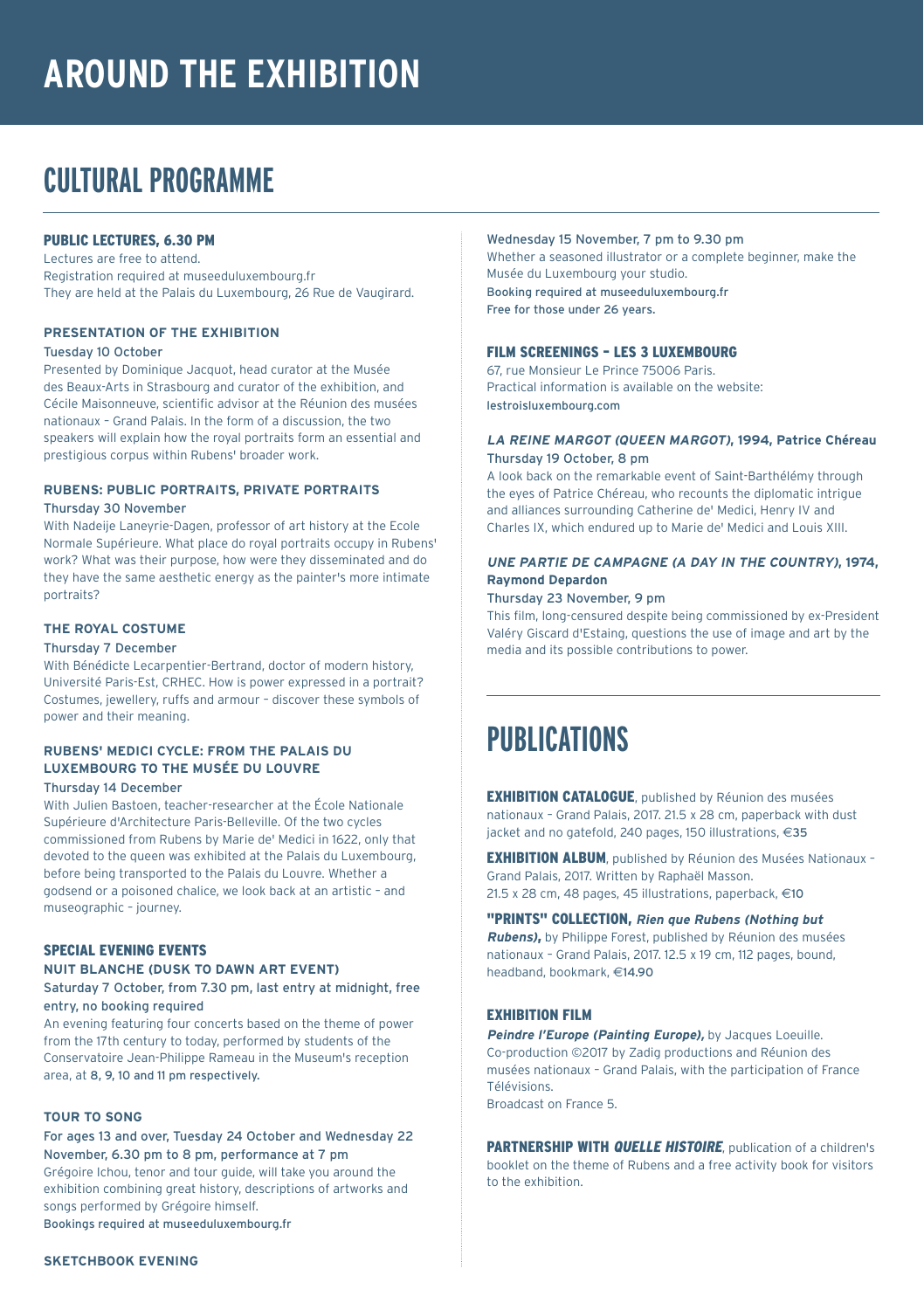# **CULTURAL MEDIATION** Bookings at museeduluxembourg.fr

# **AUDIOGUIDES**

In-situ, in French, English, Spanish and German. Tour for young people in French.

Price: €5 Sésame+ pass: €4

With the app:  $\in$ 3.49 on Google Play and the App Store: http://tinyurl.com/rubensappli

# GUIDED TOURS IN FRENCH

Tour for ages 13 and over. Duration: 75 minutes Discover the political intrigue and hidden symbols behind the effigies of kings, queens, princes and princesses whose portrait Rubens painted.

Daily at 12.15 pm, with an additional session on Friday at 7 pm. During the school holidays, an additional tour will be held at 2.30 pm and 4.15 pm, depending on the day.

### **Family tour,** Figures of power

### For ages 6 and over. Duration: 1 hour

What makes a king or a princess? Decipher the codes and symbols used by the artist in these royal portraits to magnify the subjects and their power!

Sundays at 2.30 pm, except 14 January. During the school holidays, an additional tour will be held on Tuesdays and Fridays at 2:30 pm.

### **Themed tour,** Royal intrigue

For ages 13 and over. Duration: 75 minutes Your quide will lift the lid on the diplomatic intrigue of the 17th

century hidden inside Rubens' royal portraits and which led him on a journey through the highest courts in Europe. Thursday 2 November at 4.15 pm and Wednesday 3 January at 2.30 pm.

# **Audio-guided tour** for the visually impaired

For ages 13 and over. Duration: 105 minutes Discover the exhibition, first through a tactile workshop based on 3D plates representing paintings in the exhibition, then with our tour guide on an audio-guided tour of the exhibition rooms.

# **Tour for school pupils,** The symbols and allegories of royal portraits

# Duration: 60-75 minutes, depending on year level

From symbols to political intrigue, from allegory to diplomatic strategy, discover portraits that tell us a great deal about 17th century art and political history in Europe.

### **Tour for school pupils +**

Duration: 90 minutes up to and including secondary level, 105 minutes for higher levels

After the tour, delve into more detail in a discussion with the tour guide, using an educational tool on the history of the portrait.

# CHILDREN'S WORKSHOP TOUR IN FRENCH

### **Ruffs, armour, jewellery: create your royal self-portrait!**  For ages 6 and over. Duration: 2 hours

After a tour of the exhibition, children work with an artist on their own royal self-portrait featuring costumes found in Rubens' time, before leaving with their creation.

25 and 26 October, 1 and 2 November, 27 and 28 December 2017 and 4 January 2018 at 2.15 pm.

**Extras:** A **children's activity book** is available for free from the museum reception. Visit the **young visitors** section on the museum website to find games and information linked to the exhibition.



### THE EXHIBITION APPS

on Google Play and the App Store: **http://tinyurl.com/rubensappli**

**THE AUDIOGUIDE:**  $\in$ 3.49

**RUBENS' MAGIC FRIEZE FOR CHILDREN** (partnership with Quelle Histoire) free

Characters from the exhibition come to life inside and outside the museum on a fun, augmented-reality treasure hunt!

# **MULTIMEDIA Share #ExpoRubens**



# **Find us at museeduluxembourg.fr,**

**grandpalais.fr, Facebook, Twitter & Instagram** and enjoy all our content: exhibitions, events, videos, articles, images, apps and more. **Subscribe to our** Le Mag newsletter on grandpalais.fr **Visit histoire-image.org** and discover our analyses of artworks.